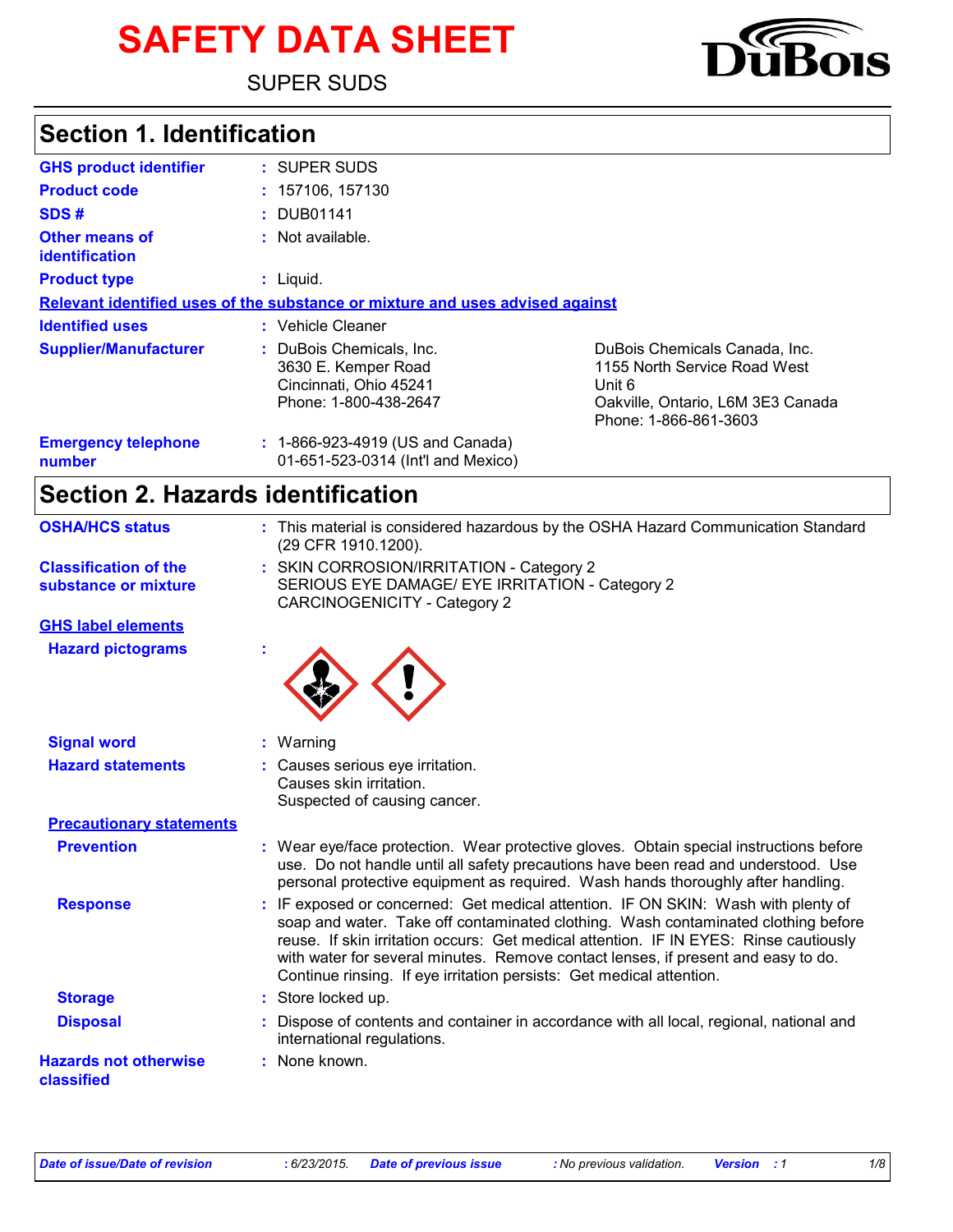### **Section 3. Composition/information on ingredients**

| Ingredient name                                                       | $\frac{9}{6}$   | <b>CAS number</b> |
|-----------------------------------------------------------------------|-----------------|-------------------|
| sodium dodecylbenzenesulfonate                                        | <u> 15 - 10</u> | 25155-30-0        |
| Sulfonic acids, C14-16-alkane hydroxy and C14-16-alkene, sodium salts | <b>5 - 10</b>   | 68439-57-6        |
| Glycine, N, N-bis (carboxymethyl)-, sodium salt, hydrate (1:3:1)      | $0.1 - 1$       | 18662-53-8        |

Any concentration shown as a range is to protect confidentiality or is due to batch variation.

**There are no additional ingredients present which, within the current knowledge of the supplier and in the concentrations applicable, are classified as hazardous to health or the environment and hence require reporting in this section.**

**Occupational exposure limits, if available, are listed in Section 8.**

#### **Section 4. First aid measures**

#### **Description of necessary first aid measures**

| <b>Eye contact</b>                                 | : Immediately flush eyes with plenty of water, occasionally lifting the upper and lower<br>eyelids. Check for and remove any contact lenses. Continue to rinse for at least 10<br>minutes. Get medical attention.                                                                                                                                                                                                                                                                                                                                                                                                                                                                                                                                                         |
|----------------------------------------------------|---------------------------------------------------------------------------------------------------------------------------------------------------------------------------------------------------------------------------------------------------------------------------------------------------------------------------------------------------------------------------------------------------------------------------------------------------------------------------------------------------------------------------------------------------------------------------------------------------------------------------------------------------------------------------------------------------------------------------------------------------------------------------|
| <b>Inhalation</b>                                  | : Remove victim to fresh air and keep at rest in a position comfortable for breathing. If<br>not breathing, if breathing is irregular or if respiratory arrest occurs, provide artificial<br>respiration or oxygen by trained personnel. It may be dangerous to the person providing<br>aid to give mouth-to-mouth resuscitation. Get medical attention. If unconscious, place<br>in recovery position and get medical attention immediately. Maintain an open airway.<br>Loosen tight clothing such as a collar, tie, belt or waistband.                                                                                                                                                                                                                                 |
| <b>Skin contact</b>                                | : Flush contaminated skin with plenty of water. Remove contaminated clothing and<br>shoes. Continue to rinse for at least 10 minutes. Get medical attention. Wash clothing<br>before reuse. Clean shoes thoroughly before reuse.                                                                                                                                                                                                                                                                                                                                                                                                                                                                                                                                          |
| <b>Ingestion</b>                                   | : Wash out mouth with water. Remove dentures if any. Remove victim to fresh air and<br>keep at rest in a position comfortable for breathing. If material has been swallowed and<br>the exposed person is conscious, give small quantities of water to drink. Stop if the<br>exposed person feels sick as vomiting may be dangerous. Do not induce vomiting<br>unless directed to do so by medical personnel. If vomiting occurs, the head should be<br>kept low so that vomit does not enter the lungs. Get medical attention. Never give<br>anything by mouth to an unconscious person. If unconscious, place in recovery position<br>and get medical attention immediately. Maintain an open airway. Loosen tight clothing<br>such as a collar, tie, belt or waistband. |
| Most important symptoms/effects, acute and delayed |                                                                                                                                                                                                                                                                                                                                                                                                                                                                                                                                                                                                                                                                                                                                                                           |
| <b>Potential acute health effects</b>              |                                                                                                                                                                                                                                                                                                                                                                                                                                                                                                                                                                                                                                                                                                                                                                           |

| <u>i vlennai acule health ehects</u> |                                                                                            |
|--------------------------------------|--------------------------------------------------------------------------------------------|
| <b>Eye contact</b>                   | : Causes serious eye irritation.                                                           |
| <b>Inhalation</b>                    | : No known significant effects or critical hazards.                                        |
| <b>Skin contact</b>                  | : Causes skin irritation.                                                                  |
| <b>Ingestion</b>                     | : Irritating to mouth, throat and stomach.                                                 |
| <b>Over-exposure signs/symptoms</b>  |                                                                                            |
| <b>Eye contact</b>                   | : Adverse symptoms may include the following:<br>pain or irritation<br>watering<br>redness |
| <b>Inhalation</b>                    | : No specific data.                                                                        |
| <b>Skin contact</b>                  | : Adverse symptoms may include the following:<br>irritation<br>redness                     |
| <b>Ingestion</b>                     | : No specific data.                                                                        |
|                                      | Indication of immediate medical attention and special treatment needed, if necessary       |

*Date of issue/Date of revision* **:** *6/23/2015. Date of previous issue : No previous validation. Version : 1 2/8*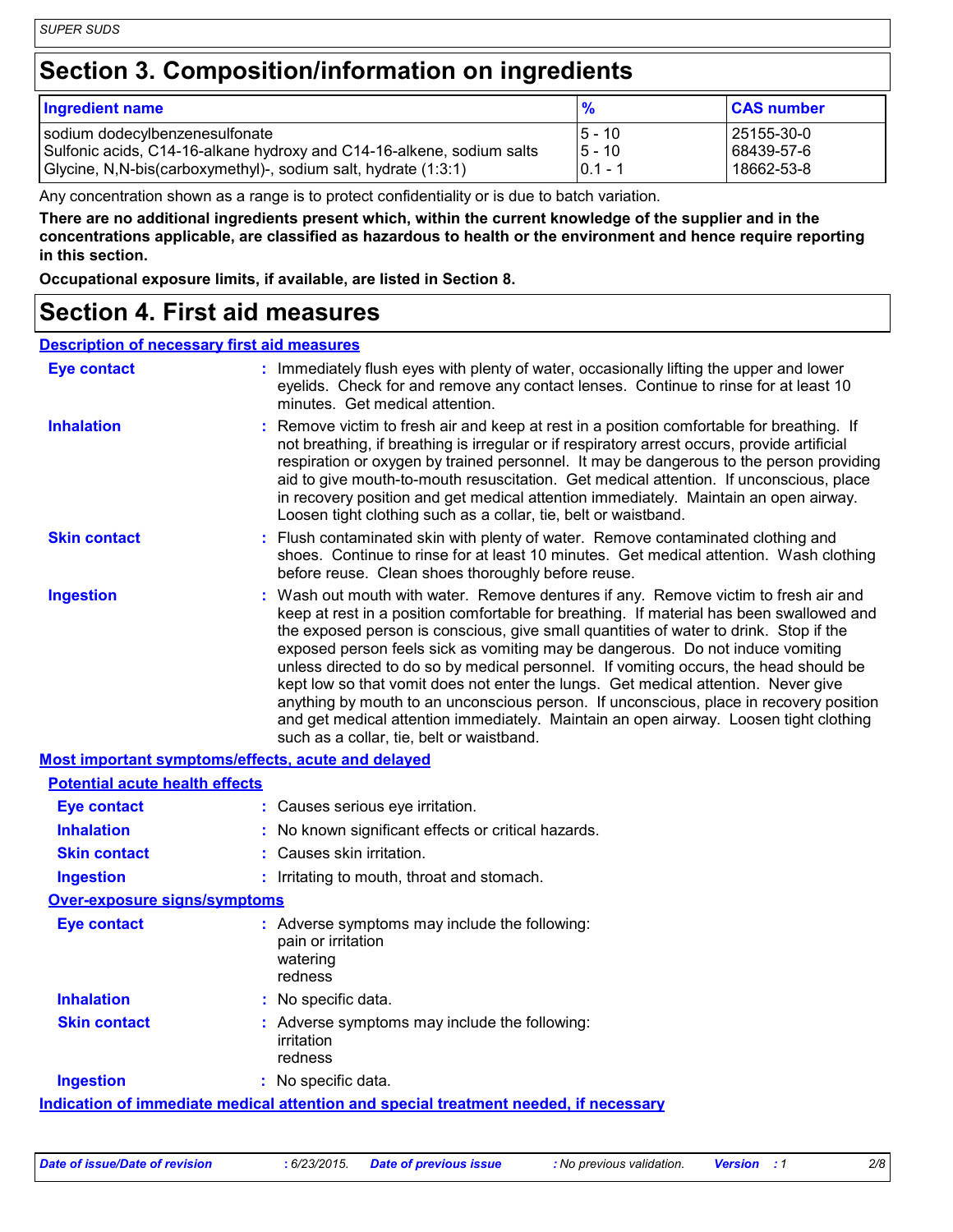#### **Section 4. First aid measures**

**Notes to physician :** Treat symptomatically. Contact poison treatment specialist immediately if large quantities have been ingested or inhaled.

#### **Specific treatments :** No specific treatment.

**See toxicological information (Section 11)**

#### **Section 5. Fire-fighting measures**

| <b>Extinguishing media</b>                               |                                                                                                                                                                        |
|----------------------------------------------------------|------------------------------------------------------------------------------------------------------------------------------------------------------------------------|
| <b>Suitable extinguishing</b><br>media                   | : Use an extinguishing agent suitable for the surrounding fire.                                                                                                        |
| <b>Unsuitable extinguishing</b><br>media                 | : None known.                                                                                                                                                          |
| <b>Specific hazards arising</b><br>from the chemical     | : In a fire or if heated, a pressure increase will occur and the container may burst.                                                                                  |
| <b>Hazardous thermal</b><br>decomposition products       | Decomposition products may include the following materials:<br>carbon dioxide<br>carbon monoxide<br>sulfur oxides<br>halogenated compounds<br>metal oxide/oxides       |
| <b>Special protective</b><br>equipment for fire-fighters | Fire-fighters should wear appropriate protective equipment and self-contained breathing<br>apparatus (SCBA) with a full face-piece operated in positive pressure mode. |

### **Section 6. Accidental release measures**

| <b>Personal precautions</b>      | : No action shall be taken involving any personal risk or without suitable training.<br>Evacuate surrounding areas. Keep unnecessary and unprotected personnel from<br>entering. Do not touch or walk through spilled material. Avoid breathing vapor or mist.<br>Provide adequate ventilation. Wear appropriate respirator when ventilation is<br>inadequate. Put on appropriate personal protective equipment.                                                                                                                                                                                                                                                                                             |
|----------------------------------|--------------------------------------------------------------------------------------------------------------------------------------------------------------------------------------------------------------------------------------------------------------------------------------------------------------------------------------------------------------------------------------------------------------------------------------------------------------------------------------------------------------------------------------------------------------------------------------------------------------------------------------------------------------------------------------------------------------|
| <b>Environmental precautions</b> | : Avoid dispersal of spilled material and runoff and contact with soil, waterways, drains<br>and sewers. Inform the relevant authorities if the product has caused environmental<br>pollution (sewers, waterways, soil or air).                                                                                                                                                                                                                                                                                                                                                                                                                                                                              |
| <b>Methods for cleaning up</b>   |                                                                                                                                                                                                                                                                                                                                                                                                                                                                                                                                                                                                                                                                                                              |
| <b>Small spill</b>               | : Stop leak if without risk. Move containers from spill area. Dilute with water and mop up<br>if water-soluble. Alternatively, or if water-insoluble, absorb with an inert dry material and<br>place in an appropriate waste disposal container. Dispose of via a licensed waste<br>disposal contractor.                                                                                                                                                                                                                                                                                                                                                                                                     |
| Large spill                      | : Stop leak if without risk. Move containers from spill area. Approach release from<br>upwind. Prevent entry into sewers, water courses, basements or confined areas. Wash<br>spillages into an effluent treatment plant or proceed as follows. Contain and collect<br>spillage with non-combustible, absorbent material e.g. sand, earth, vermiculite or<br>diatomaceous earth and place in container for disposal according to local regulations<br>(see Section 13). Dispose of via a licensed waste disposal contractor. Contaminated<br>absorbent material may pose the same hazard as the spilled product. Note: see<br>Section 1 for emergency contact information and Section 13 for waste disposal. |

### **Section 7. Handling and storage**

| <b>Handling</b>                | : Put on appropriate personal protective equipment (see Section 8). Avoid exposure -<br>obtain special instructions before use. Do not handle until all safety precautions have<br>been read and understood. Do not get in eyes or on skin or clothing. Do not ingest.<br>Avoid breathing vapor or mist. If during normal use the material presents a respiratory<br>hazard, use only with adequate ventilation or wear appropriate respirator. Keep in the<br>original container or an approved alternative made from a compatible material, kept<br>tightly closed when not in use. Empty containers retain product residue and can be<br>hazardous. Do not reuse container. |
|--------------------------------|--------------------------------------------------------------------------------------------------------------------------------------------------------------------------------------------------------------------------------------------------------------------------------------------------------------------------------------------------------------------------------------------------------------------------------------------------------------------------------------------------------------------------------------------------------------------------------------------------------------------------------------------------------------------------------|
| Date of issue/Date of revision | <b>Date of previous issue</b><br>3/8<br>: No previous validation.<br>:6/23/2015.<br><b>Version</b> : 1                                                                                                                                                                                                                                                                                                                                                                                                                                                                                                                                                                         |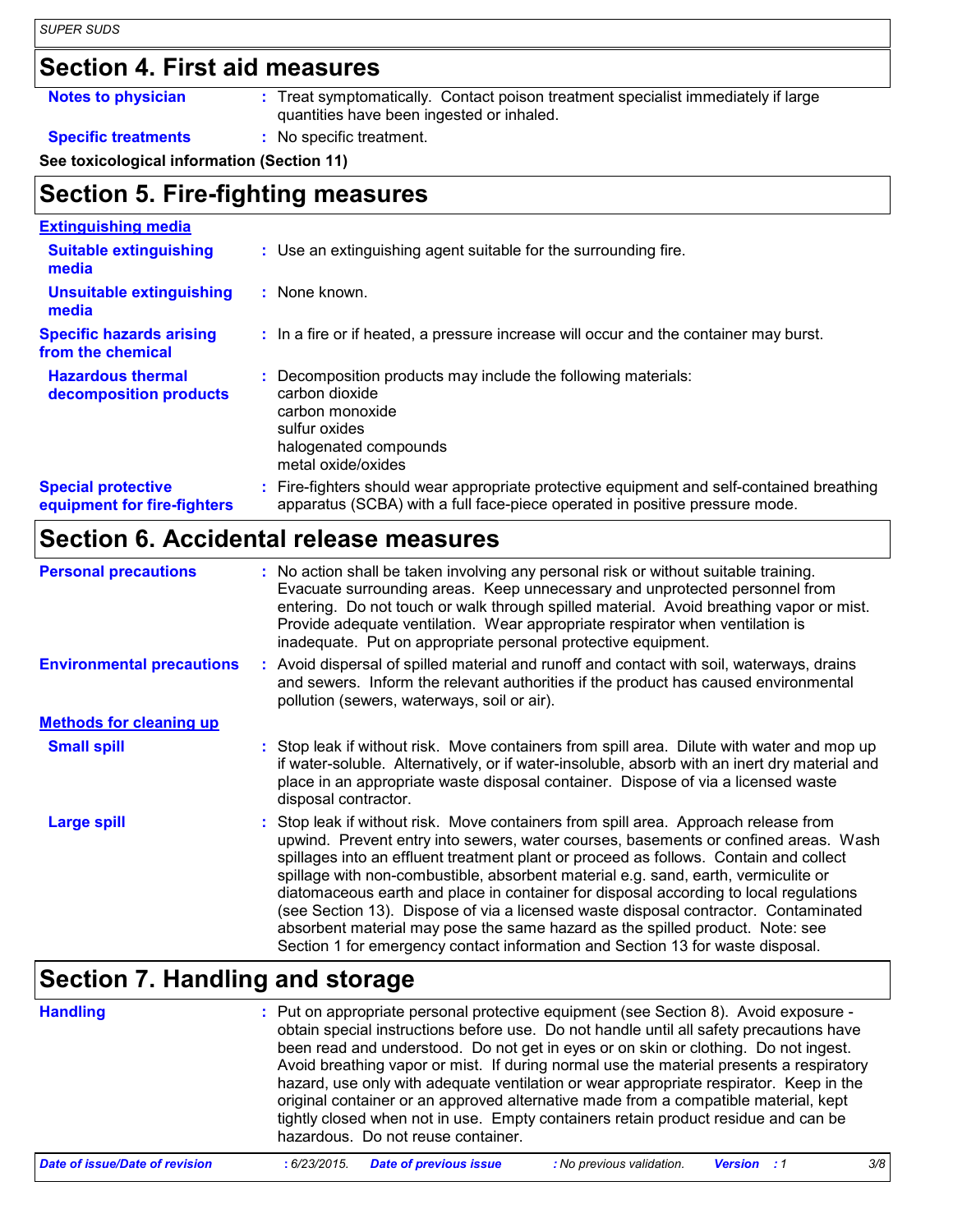### **Section 7. Handling and storage**

**Storage** Store in accordance with local regulations. Store in original container protected from direct sunlight in a dry, cool and well-ventilated area, away from incompatible materials (see Section 10) and food and drink. Store locked up. Keep container tightly closed and sealed until ready for use. Containers that have been opened must be carefully resealed and kept upright to prevent leakage. Do not store in unlabeled containers. Use appropriate containment to avoid environmental contamination.

### **Section 8. Exposure controls/personal protection**

| <b>Control parameters</b>                            |                                                                                                                                                                                                                                                                                                                                                                                                   |
|------------------------------------------------------|---------------------------------------------------------------------------------------------------------------------------------------------------------------------------------------------------------------------------------------------------------------------------------------------------------------------------------------------------------------------------------------------------|
| <b>Occupational exposure limits</b>                  |                                                                                                                                                                                                                                                                                                                                                                                                   |
| None.                                                |                                                                                                                                                                                                                                                                                                                                                                                                   |
| <b>Engineering measures</b>                          | : If user operations generate dust, fumes, gas, vapor or mist, use process enclosures,<br>local exhaust ventilation or other engineering controls to keep worker exposure to<br>airborne contaminants below any recommended or statutory limits.                                                                                                                                                  |
| <b>Hygiene measures</b>                              | : Wash hands, forearms and face thoroughly after handling chemical products, before<br>eating, smoking and using the lavatory and at the end of the working period.<br>Appropriate techniques should be used to remove potentially contaminated clothing.<br>Wash contaminated clothing before reusing. Ensure that eyewash stations and safety<br>showers are close to the workstation location. |
| <b>Personal protection</b>                           |                                                                                                                                                                                                                                                                                                                                                                                                   |
| <b>Respiratory</b>                                   | : If a risk assessment indicates this is necessary, use a properly fitted, air-purifying or<br>airfed respirator complying with an approved standard. Respirator selection must be<br>based on known or anticipated exposure levels, the hazards of the product and the safe<br>working limits of the selected respirator.                                                                        |
| <b>Hands</b>                                         | : Chemical-resistant, impervious gloves complying with an approved standard should be<br>worn at all times when handling chemical products if a risk assessment indicates this is<br>necessary.                                                                                                                                                                                                   |
| <b>Eyes</b>                                          | : Safety eyewear complying with an approved standard should be used when a risk<br>assessment indicates this is necessary to avoid exposure to liquid splashes, mists,<br>gases or dusts. Recommended: splash goggles                                                                                                                                                                             |
| <b>Skin</b>                                          | : Personal protective equipment for the body should be selected based on the task being<br>performed and the risks involved and should be approved by a specialist before<br>handling this product.                                                                                                                                                                                               |
| <b>Environmental exposure</b><br>controls            | : Emissions from ventilation or work process equipment should be checked to ensure<br>they comply with the requirements of environmental protection legislation. In some<br>cases, fume scrubbers, filters or engineering modifications to the process equipment<br>will be necessary to reduce emissions to acceptable levels.                                                                   |
| <b>Personal protective</b><br>equipment (Pictograms) |                                                                                                                                                                                                                                                                                                                                                                                                   |

### **Section 9. Physical and chemical properties**

| Date of issue/Date of revision | <b>Date of previous issue</b><br>: 6/23/2015. | : No previous validation. | Version : 1 | 4/8 |
|--------------------------------|-----------------------------------------------|---------------------------|-------------|-----|
| <b>Boiling point</b>           | : Not available.                              |                           |             |     |
| <b>Melting point</b>           | : Not available.                              |                           |             |     |
| pH                             | : Not available.                              |                           |             |     |
| <b>Odor threshold</b>          | : Not available.                              |                           |             |     |
| <b>Odor</b>                    | : Not available.                              |                           |             |     |
| <b>Color</b>                   | : Yellow.                                     |                           |             |     |
| <b>Physical state</b>          | $:$ Liquid.                                   |                           |             |     |
| <b>Appearance</b>              |                                               |                           |             |     |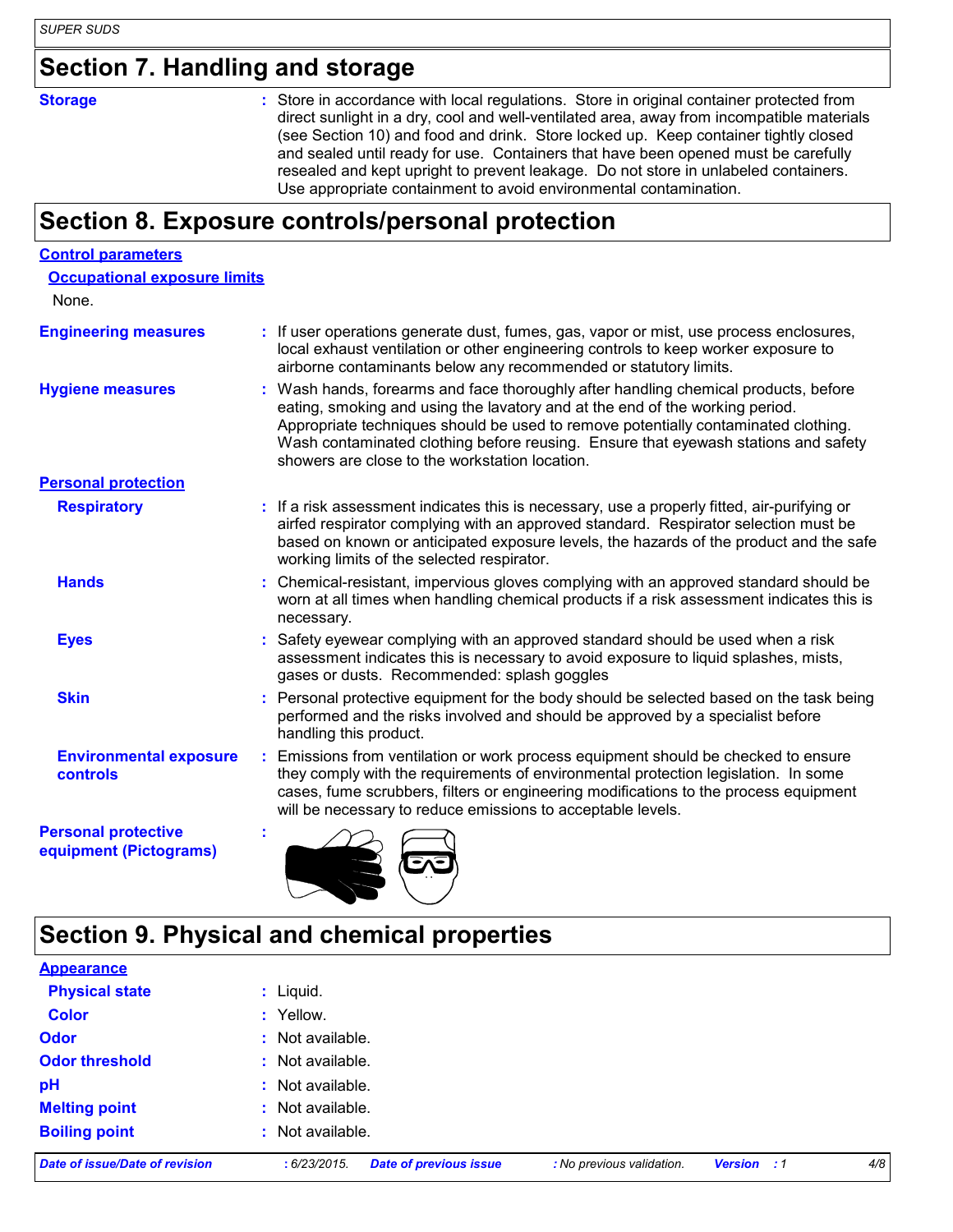*SUPER SUDS*

### **Section 9. Physical and chemical properties**

| <b>Flash point</b>                                | : Closed cup: >93.3°C (>199.9°F) [Product does not sustain combustion.] |
|---------------------------------------------------|-------------------------------------------------------------------------|
| <b>Burning time</b>                               | : Not applicable.                                                       |
| <b>Burning rate</b>                               | : Not applicable.                                                       |
| <b>Evaporation rate</b>                           | : Not available.                                                        |
| <b>Flammability (solid, gas)</b>                  | : Not available.                                                        |
| Lower and upper explosive<br>(flammable) limits   | : Not available.                                                        |
| <b>Vapor pressure</b>                             | $:$ Not available.                                                      |
| <b>Vapor density</b>                              | : Not available.                                                        |
| <b>Relative density</b>                           | : 1.02                                                                  |
| <b>Solubility</b>                                 | : Easily soluble in the following materials: cold water and hot water.  |
| <b>Solubility in water</b>                        | : Not available.                                                        |
| <b>Partition coefficient: n-</b><br>octanol/water | : Not available.                                                        |
| <b>Auto-ignition temperature</b>                  | : Not available.                                                        |
| <b>Decomposition temperature</b>                  | : Not available.                                                        |
| <b>Viscosity</b>                                  | : Not available.                                                        |
| <b>Elemental Phosphorus</b>                       | $: 0 \%$                                                                |
| <b>VOC content</b>                                | : Not available.                                                        |

## **Section 10. Stability and reactivity**

| <b>Reactivity</b>                                   | : No specific test data related to reactivity available for this product or its ingredients.                                                                                                                                                                                                                                                                                                                                                                                                                                   |
|-----------------------------------------------------|--------------------------------------------------------------------------------------------------------------------------------------------------------------------------------------------------------------------------------------------------------------------------------------------------------------------------------------------------------------------------------------------------------------------------------------------------------------------------------------------------------------------------------|
| <b>Chemical stability</b>                           | : The product is stable.                                                                                                                                                                                                                                                                                                                                                                                                                                                                                                       |
| <b>Possibility of hazardous</b><br><b>reactions</b> | : Under normal conditions of storage and use, hazardous reactions will not occur.                                                                                                                                                                                                                                                                                                                                                                                                                                              |
| <b>Conditions to avoid</b>                          | : No specific data.                                                                                                                                                                                                                                                                                                                                                                                                                                                                                                            |
| <b>Incompatible materials</b>                       | : Not available.                                                                                                                                                                                                                                                                                                                                                                                                                                                                                                               |
| <b>Hazardous decomposition</b><br>products          | : Under normal conditions of storage and use, hazardous decomposition products should<br>not be produced.                                                                                                                                                                                                                                                                                                                                                                                                                      |
| <b>Storage</b>                                      | : Store in accordance with local regulations. Store in original container protected from<br>direct sunlight in a dry, cool and well-ventilated area, away from incompatible materials<br>(see Section 10) and food and drink. Store locked up. Keep container tightly closed<br>and sealed until ready for use. Containers that have been opened must be carefully<br>resealed and kept upright to prevent leakage. Do not store in unlabeled containers.<br>Use appropriate containment to avoid environmental contamination. |

### **Section 11. Toxicological information**

#### **Information on toxicological effects**

| <b>Classification</b>                                                  |              |                                          |            |              |            |             |
|------------------------------------------------------------------------|--------------|------------------------------------------|------------|--------------|------------|-------------|
| <b>Product/ingredient name</b>                                         | <b>ACGIH</b> | <b>IARC</b>                              | <b>EPA</b> | <b>NIOSH</b> | <b>NTP</b> | <b>OSHA</b> |
| Glycine, N, N-bis<br>(carboxymethyl)-, sodium<br>salt, hydrate (1:3:1) |              | 2B                                       |            |              |            |             |
| <b>Information on the likely</b><br>routes of exposure                 |              | Dermal contact. Eye contact. Inhalation. |            |              |            |             |
| <b>Potential acute health effects</b>                                  |              |                                          |            |              |            |             |
| <b>Eye contact</b>                                                     |              | : Causes serious eye irritation.         |            |              |            |             |

| Date of issue/Date of revision | : 6/23/2015. Date of previous issue | : No previous validation. | <b>Version</b> : 1 |  |
|--------------------------------|-------------------------------------|---------------------------|--------------------|--|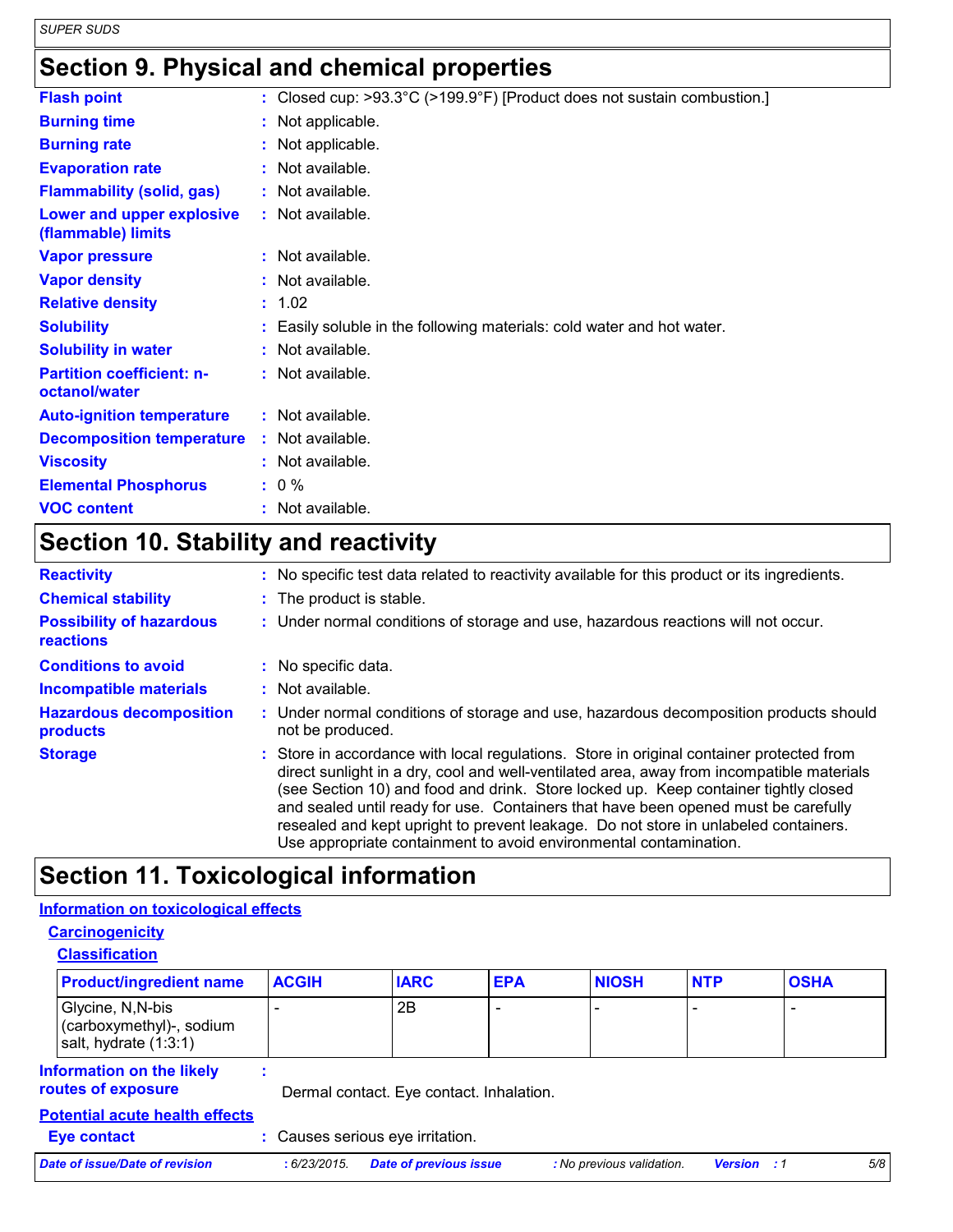# **Section 11. Toxicological information**

| <b>Inhalation</b>                                                  |                  | : No known significant effects or critical hazards.                                        |                               |  |  |
|--------------------------------------------------------------------|------------------|--------------------------------------------------------------------------------------------|-------------------------------|--|--|
| <b>Skin contact</b>                                                |                  | : Causes skin irritation.                                                                  |                               |  |  |
| <b>Ingestion</b>                                                   |                  | : Irritating to mouth, throat and stomach.                                                 |                               |  |  |
|                                                                    |                  | Symptoms related to the physical, chemical and toxicological characteristics               |                               |  |  |
| <b>Eye contact</b>                                                 |                  | : Adverse symptoms may include the following:<br>pain or irritation<br>watering<br>redness |                               |  |  |
| <b>Inhalation</b>                                                  |                  | No specific data.                                                                          |                               |  |  |
| <b>Skin contact</b>                                                |                  | : Adverse symptoms may include the following:<br>irritation<br>redness                     |                               |  |  |
| <b>Ingestion</b>                                                   |                  | : No specific data.                                                                        |                               |  |  |
|                                                                    |                  | Delayed and immediate effects and also chronic effects from short and long term exposure   |                               |  |  |
| <b>Short term exposure</b>                                         |                  |                                                                                            |                               |  |  |
| <b>Potential immediate</b><br>effects                              |                  | : Not available.                                                                           |                               |  |  |
| <b>Potential delayed effects</b>                                   |                  | : Not available.                                                                           |                               |  |  |
| <b>Long term exposure</b><br><b>Potential immediate</b><br>effects |                  | : Not available.                                                                           |                               |  |  |
| <b>Potential delayed effects</b>                                   |                  | : Not available.                                                                           |                               |  |  |
| <b>Potential chronic health effects</b>                            |                  |                                                                                            |                               |  |  |
| Not available.                                                     |                  |                                                                                            |                               |  |  |
| <b>General</b>                                                     |                  | : No known significant effects or critical hazards.                                        |                               |  |  |
| <b>Carcinogenicity</b>                                             |                  | Suspected of causing cancer. Risk of cancer depends on duration and level of<br>exposure.  |                               |  |  |
| <b>Mutagenicity</b>                                                |                  | : No known significant effects or critical hazards.                                        |                               |  |  |
| <b>Teratogenicity</b>                                              |                  | : No known significant effects or critical hazards.                                        |                               |  |  |
| <b>Developmental effects</b>                                       |                  | : No known significant effects or critical hazards.                                        |                               |  |  |
| <b>Fertility effects</b>                                           |                  | : No known significant effects or critical hazards.                                        |                               |  |  |
| <b>Numerical measures of toxicity</b>                              |                  |                                                                                            |                               |  |  |
| <b>Acute toxicity estimates</b>                                    |                  |                                                                                            |                               |  |  |
| <b>Route</b>                                                       | <b>ATE value</b> |                                                                                            |                               |  |  |
| Oral<br>Dermal                                                     |                  |                                                                                            | 3627.8 mg/kg<br>21484.4 mg/kg |  |  |

# **Section 12. Ecological information**

**Ecotoxicity :**

: Not available.

#### **Aquatic ecotoxicity**

Not available.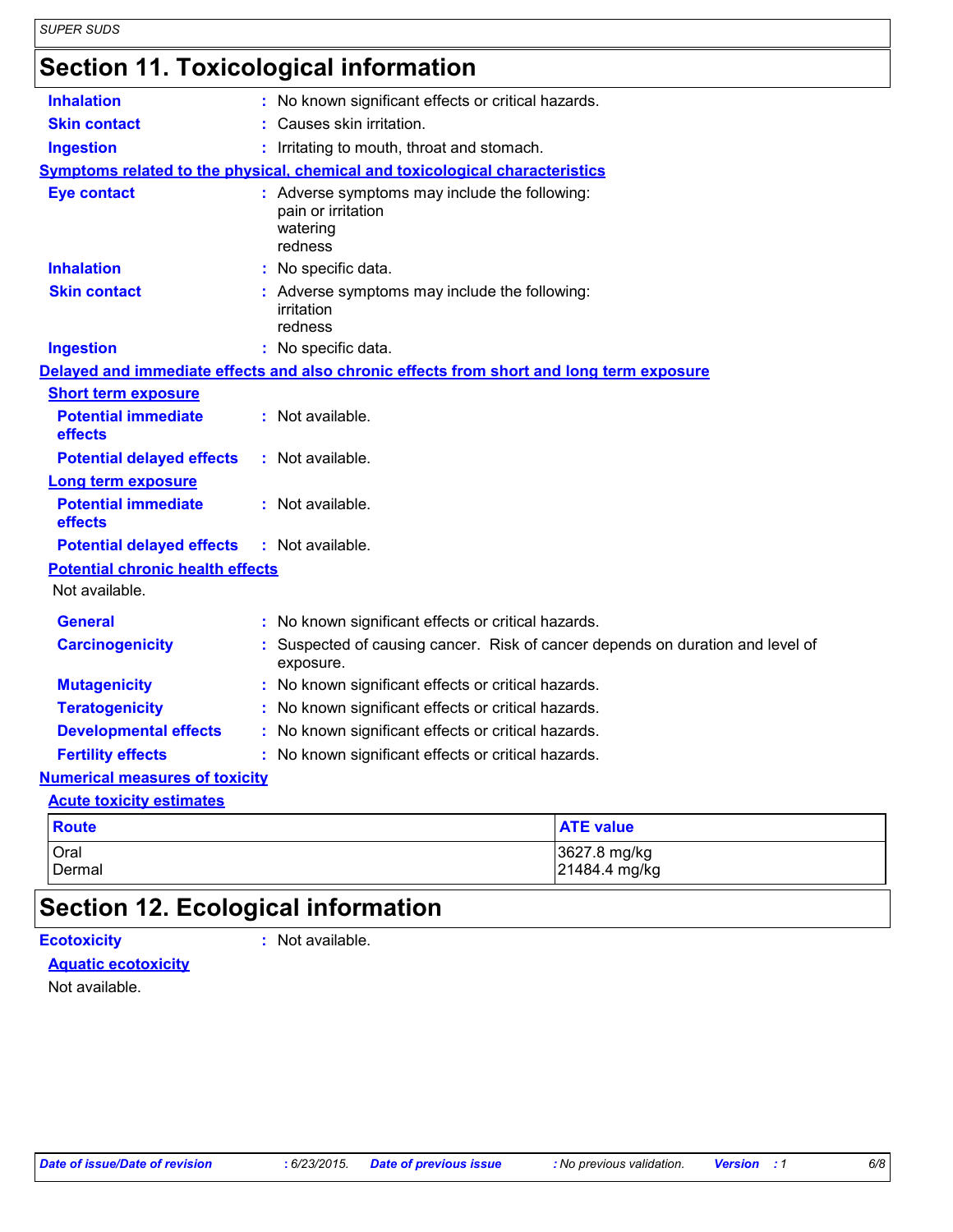### **Section 13. Disposal considerations**

#### **Waste disposal :**

The generation of waste should be avoided or minimized wherever possible. Empty containers or liners may retain some product residues. This material and its container must be disposed of in a safe way. Dispose of surplus and non-recyclable products via a licensed waste disposal contractor. Disposal of this product, solutions and any byproducts should at all times comply with the requirements of environmental protection and waste disposal legislation and any regional local authority requirements. Avoid dispersal of spilled material and runoff and contact with soil, waterways, drains and sewers.

### **Section 14. Transport information**

**IATA/IMDG/DOT/TDG: Please refer to the Bill of Lading/receiving documents for up to date shipping information.**

#### **Section 15. Regulatory information**

| <b>U.S. Federal regulations</b>                                                   | : TSCA 12(b) one-time export: No products were found.                                                                  |  |
|-----------------------------------------------------------------------------------|------------------------------------------------------------------------------------------------------------------------|--|
|                                                                                   | TSCA 12(b) annual export notification: No products were found.                                                         |  |
|                                                                                   | United States inventory (TSCA 8b): All components are listed or exempted.                                              |  |
|                                                                                   | Clean Water Act (CWA) 311: sodium dodecylbenzenesulfonate                                                              |  |
|                                                                                   | CERCLA: Hazardous substances.: sodium dodecylbenzenesulfonate: 1000 lbs. (454)<br>kg);                                 |  |
| <b>EPA Registration Number</b>                                                    | : Not available.                                                                                                       |  |
| <b>Clean Air Act Section 112</b><br>(b) Hazardous Air<br><b>Pollutants (HAPS)</b> | : Not listed                                                                                                           |  |
| <b>SARA 302/304</b>                                                               |                                                                                                                        |  |
| <b>Composition/information on ingredients</b>                                     |                                                                                                                        |  |
| No products were found.                                                           |                                                                                                                        |  |
| <b>SARA 304 RQ</b>                                                                | : Not applicable.                                                                                                      |  |
| <b>SARA 311/312</b>                                                               |                                                                                                                        |  |
| <b>Classification</b>                                                             | : Immediate (acute) health hazard<br>Delayed (chronic) health hazard                                                   |  |
| <b>State regulations</b>                                                          |                                                                                                                        |  |
| <b>Massachusetts</b>                                                              | : The following components are listed: SODIUM DODECYLBENZENE SULFONATE                                                 |  |
| <b>New York</b>                                                                   | : The following components are listed: Sodium dodecylbenzene sulfonate;<br>Dodecylbenzene sulfonate                    |  |
| <b>New Jersey</b>                                                                 | : The following components are listed: SODIUM DODECYLBENZENE SULFONATE;<br>BENZENESULFONIC ACID, DODECYL-, SODIUM SALT |  |
| <b>Pennsylvania</b>                                                               | : The following components are listed: BENZENESULFONIC ACID, DODECYL-,<br><b>SODIUM SALT</b>                           |  |

#### **California Prop. 65**

**WARNING:** This product contains a chemical known to the State of California to cause cancer.

| <b>Ingredient name</b>                                              | <b>Cancer</b> | Reproductive | No significant risk<br><b>level</b> | <b>Maximum</b><br>acceptable dosage<br><b>level</b> |
|---------------------------------------------------------------------|---------------|--------------|-------------------------------------|-----------------------------------------------------|
| Glycine, N, N-bis (carboxymethyl)-,<br>sodium salt, hydrate (1:3:1) | Yes.          | INo.         | Yes.                                | INo.                                                |

#### **Canada**

#### **Canadian lists**